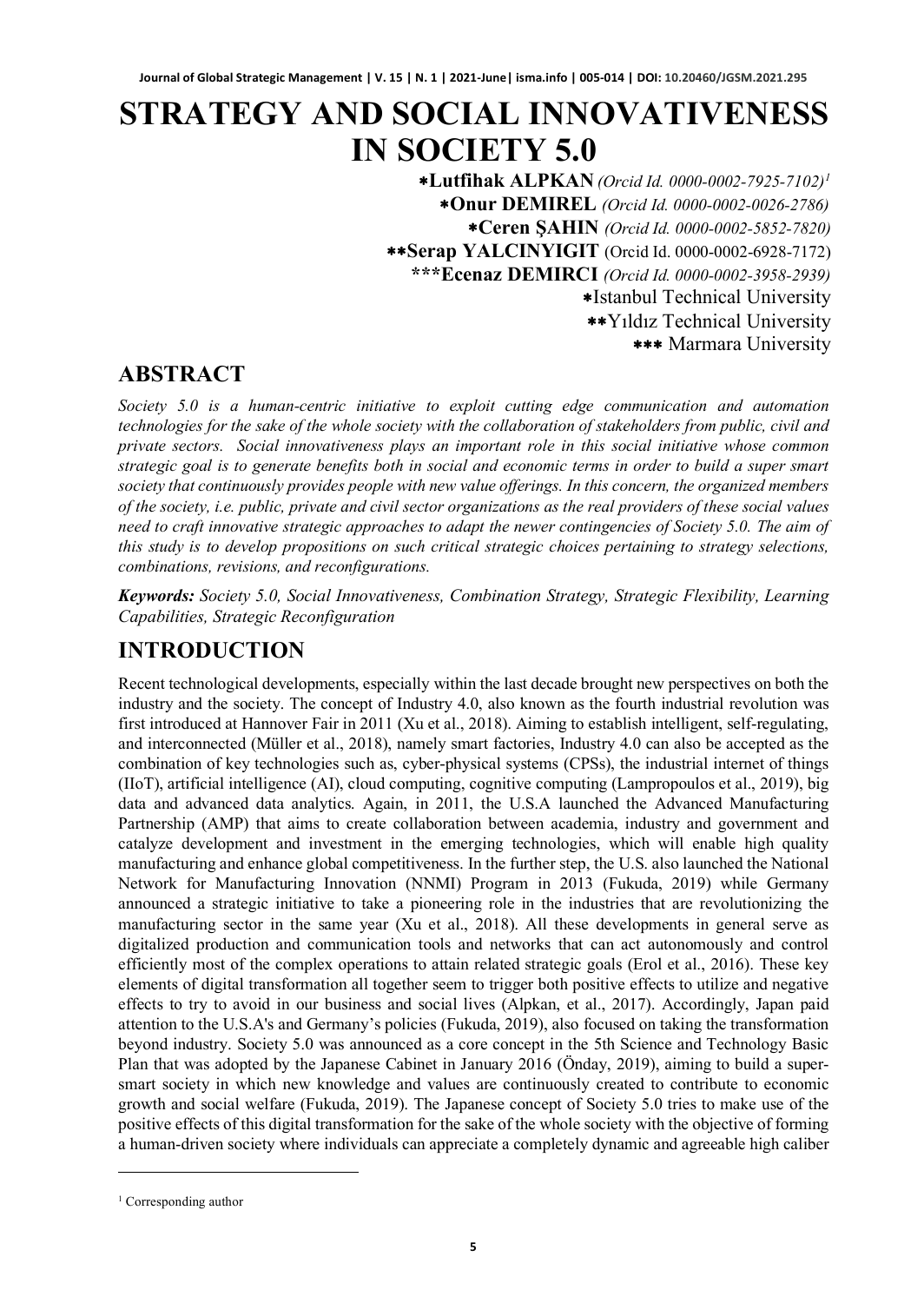of life (Önday, 2019). In such a new social and business setting, each member of the society would expect and demand customized innovative solutions with affordable prices; and those strategists and entrepreneurs who can shape, adapt, evolve, and respond effectively to this new normal would survive. Opportunities in the dynamic local and global markets are abundant; and rapid developments in automation technologies enable firms to develop at the same time quality improvement, cost reduction and customized flexible production leading to a much higher performance. Meanwhile, automated work procedures decrease the value of human labor leading to deskilling and unemployment (Alpkan et al., 2020). Organizations need to reconfigure their strategic mechanisms and perspectives accordingly.

These recent developments based on advanced research and innovation launched a new era that made innovativeness a must for future competitiveness and prosperity for both business and social purposes. In fact, strategy and innovativeness coupled and supported each other for decades before Industry 4.0 and Society 5.0. However, nowadays and afterwards in parallel with the penetration of advanced digital technology in our daily transactions, operations and activities within the societal and organizational life, the role of strategic decisions, patterns, choices, and implementations directly related to innovativeness become much more important. Innovativeness is a precondition for the ideal of super smart society where strategists concern not only with their firms' financial viability but also with the protection of the natural environment and the just distribution of societal wealth (Serpa, 2019). Firm-specific innovation potential and performance, therefore need to be enhanced via appropriate strategic configurations to produce innovative solutions for the sake of the whole society and sustain their own competitive superiority.

Social innovations seem to be an integral part of Society 5.0 since they are addressing nowadays the unmet needs of the disadvantaged members of the society by making use of creative recombinations of advanced digital technological developments. Innovations in Society 5.0 need to be more sensitive to societal and environmental problems, in the form of more responsible i.e. sustainable, frugal, openness, and social innovations (Salgues, 2018). Indeed the digital revolution or Industry 4.0 brought about a disruption in classical operations that increases on one hand the cost efficiency, speed of delivery, quality, flexibility, innovativeness, profitability etc., in general. However, on the other hand, it has already begun to wipe out some classical jobs, creating some newer ones with short-term employment contracts and diminishing social security commitments of the employers especially since the recent global crisis in 2008-2009 and afterwards. Then some newer but permanent problems occurred in employment, social security, purchasing power, tax collection, public and household debts, etc. The opportunities brought by newer technologies and threats posed by permanent global recessions could be balanced with a possible synergy that could be created by newer social collaborations among different societal stakeholders. In this concern, social innovations, i.e. newer solutions to social problems in the form of new ideas, projects, models, processes, products, services, etc., especially for the sake of disadvantaged people are the fruits of a six-step process. These steps are as follows: (1) diagnosing the social problems and their root causes; (2) development of new ideas in response to these social needs; (3) testing and evaluation of the effectiveness of new solutions in meeting social needs; (4) sustaining, (5) scaling up of effective social innovations and (6) a systemic change. The resulted social innovations may include open source software for education, crowd source investments for development, co-produced care for the elderly, wearable solutions for disabled people etc. (Mulgan, 2006; Murray, Caulier-Grice, Mulgan, 2010; Alpkan and Karaçay, 2019).

Strategy development to enhance social innovativeness of the strategic decision units is a critical issue in Society 5.0. Comprehensive and collaborative approaches are very important. In order to develop organizational social innovation capacity, strategists need to concentrate on combined flexible strategies with learning and reconfiguration abilities. The present study in this concern aims to develop propositions about the relation of strategy making styles to innovativeness at the age of Society 5.0 especially pertaining to combined strategic choice, flexibility, learning and configuration.

### **COMBINATION STRATEGY AND SOCIAL INNOVATIVENESS**

A combination strategy is the joint pursuit of categorically alternative strategic choices. According to Parnell (2010) if successfully combined, seemingly contradictory or alternative generic strategies or strategic typologies may utilize synergies to overcome any tradeoffs; otherwise, Porter (1980) warns us to be stuck in the middle. Since the concept of innovation itself has already been defined as the recombination of existing bodies of knowledge, appropriate combination of -for instance- generic competitive strategies of low cost and differentiation may help firms produce social innovations to satisfy the ideals of Society 5.0. According to Pertusa-Ortega, Molina-Azorin, Claver-Cortes, (2009) this hybrid strategy approach may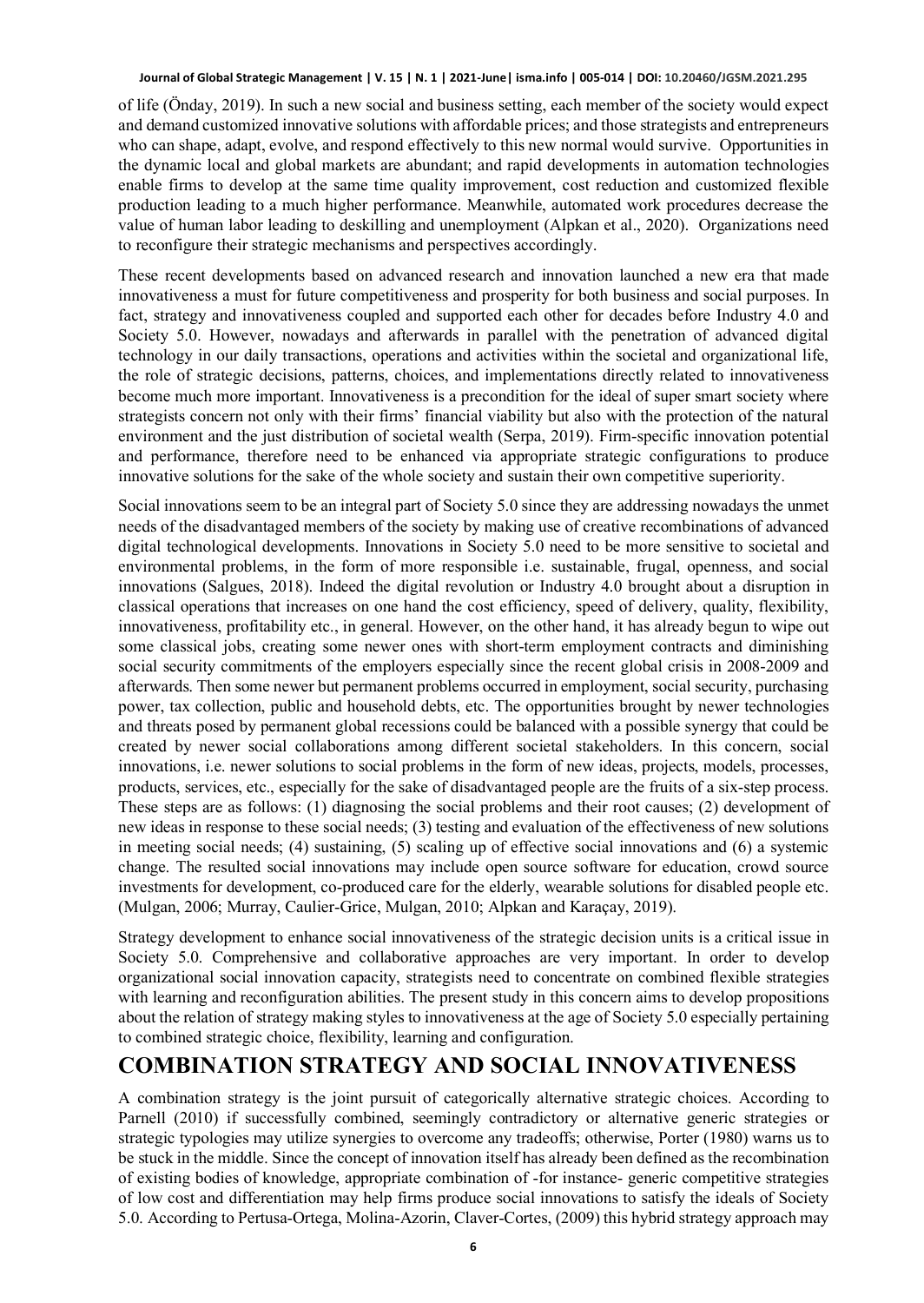lead to higher performance, especially when innovation differentiation is one of the combined strategic options. Moreover, the same researchers in another study emphasize that process or product innovations may favor both cost reduction (more efficient processes) and differentiation (Claver-Cortes, Pertusa-Ortega, Molina-Azorin, 2012). Meanwhile Agyapong and Amanor, (2016) indicate that generally those firms having internally higher past performance and present potential i.e superior organizational capabilities and facing externally lower amount of competition in a growing marketplace are likely to adopt such types of hybrid or combined strategies.

Reconciliation of alternative strategic options is an inevitable necessity when opportunities and threats are simultaneously abundant in the highly dynamic marketplace. Especially at the age of Society 5.0 combination strategies can be developed and implemented to satisfy the unmet needs of disadvantaged members of the society where resources are limited but technological opportunities and solutions are rapidly developing. Following only the differentiation strategy may also produce beneficial results concerning the specific needs of different societal groups; however, it would be very difficult to improve and sustain the quality of the newly provided social value, if it is not cost efficient for the producers and affordable by the users. In addition, the price premium that is necessary to be collected from the buyers that prefer differentiated products and services would not be sufficient in every segment. Therefore, differentiation alone is not sustainable especially when innovations are done for the sake of the disadvantaged groups of users with limited purchasing power. Moreover, some radical innovations with much higher price premium are firstly and mostly used by a limited group of privileged buyers within the society; and they can only very lately penetrate low cost focus segments. In this concern, thanks to the digital technologies, available today, firms can concentrate at the same time once seemingly contradictory dual capabilities to pursue combination strategies effectively and efficiently. For instance, even without economies of scale, unit costs can be controlled by new material, design, manufacturing, promotion and delivery methods that might also increase speed and flexibility. In addition to these inner synergies, inter-organizational collaboration to supplement and complement necessary innovative capabilities for a common social cause would contribute to social innovativeness. Accordingly, the joint pursuit of low cost and differentiation strategies by different independent but collaborating strategic decision units of the same society i.e. public, private and third sector organizations seems to be able to produce at the same time exploitative and exploratory innovations to contribute to the formation of a human-centered super smart society where public or private monopolies, networks or platforms do not dominate. Therefore, we propose that:

#### *P1: Firms that implement combination strategy will be more socially innovative than firms that follow only differentiation strategy in Society 5.0*

## **STRATEGIC FLEXIBILITY AND SOCIAL INNOVATIVENESS**

Strategic flexibility is the ability to cycle between implementation and formulation in order to be able to increase organizational adaptability to the rapidly changing external environment by taking a few tentative steps, and then to refine the strategic plans in line with the feedback received (Sharfman and Dean, 1997). This flexibility in strategy and operations can enable organizations to respond quickly and effectively to the foreseen or unforeseen changes in the competitive marketplace without sacrificing efficiency (Golden and Powell, 2000). Likewise the concept of innovation itself is by nature unpredictable and can only be facilitated by a flexible approach to strategic planning (Barringer and Bluedorn, 1999; Dibrell, Craig, Neubaum, 2014). Especially flexible plans and implementations leading to episodes of trial and learning from failures (Alpkan and Doğan, 2008) and accordingly, taking preventive and corrective actions would both trigger incremental improvements and provoke radical innovations.

The already well-established recent literature on the strategic planning flexibility-innovativeness relation can also be extended to social innovativeness in the much more dynamic and unpredictable era of Society 5.0. Nowadays, firms should rapidly respond to the day-by-day changes in their ecosystems at a tremendous speed (Harayama, 2017). According to Fukuda (2020) there has been a continuous global trend of organizational flexibility to cope with this rapid change since the beginning of this century in the form of modularity, downsizing, open innovation, spin offs, outsourcing, etc. Together with re-organization efforts regarding the internal structure and culture, organizations nowadays try to establish also strategic partnerships with their counterparts to get more agile and flexible in their operations and produce innovative solutions. This necessitates both intra-organizational and inter-organizational flexible and joint data processing and planning. Present technological solutions including cloud computing, big data analytics, blockchain governance systems, real-time planning, etc. provide vast opportunities to plan and implement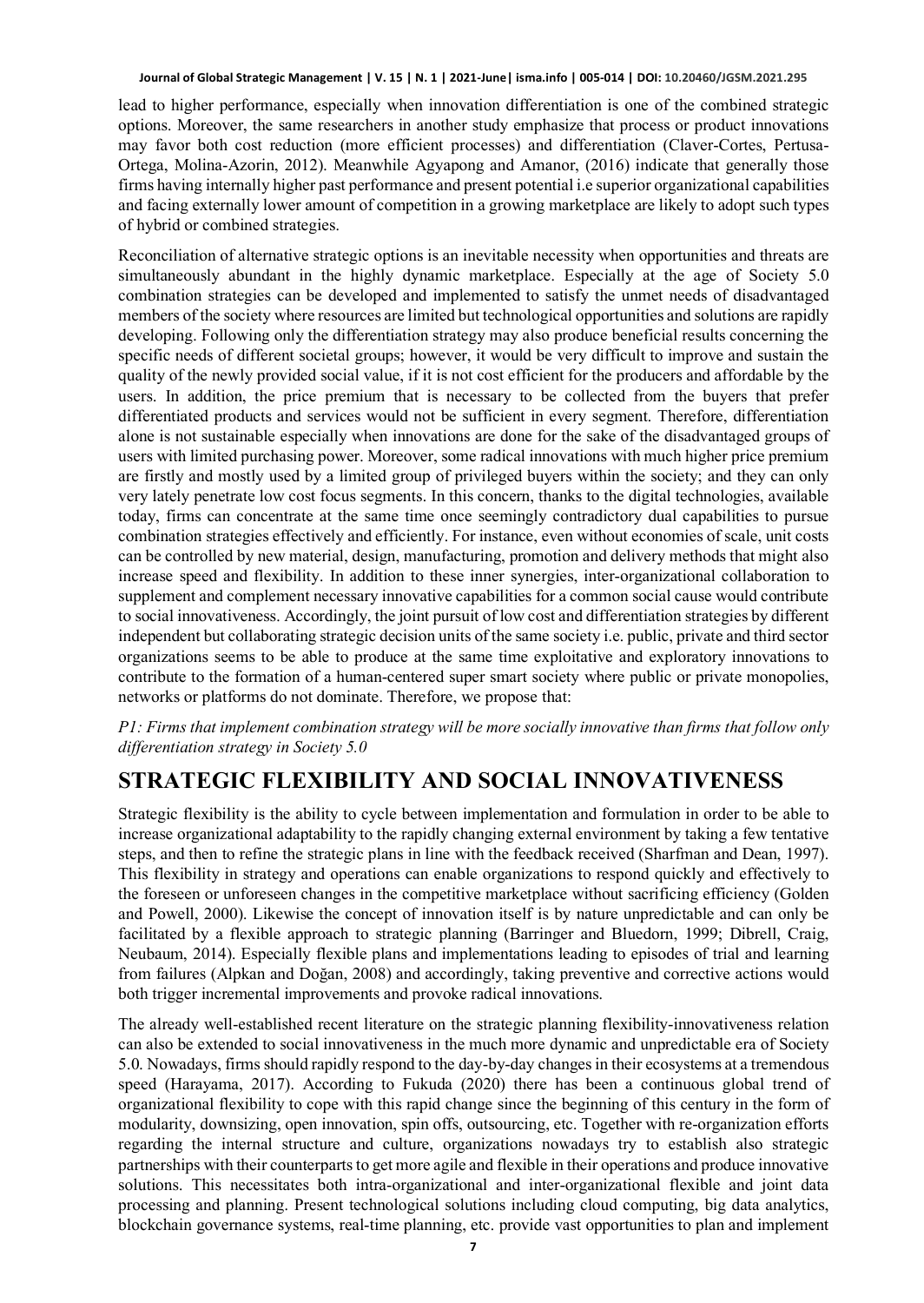flexibly. The resulting flexible cycle of rapid decision making, planning, implementing, revising, reimplementing, etc. can be effectively managed not only relying on the ability to plan with advanced tools and techniques but also on the ability to get and share big data with different societal stakeholders. Accordingly, public-private-third sector collaboration for social innovativeness can be very beneficial if joint flexible plans are rapidly revised and improved during implementation. Social innovation can be attained and sustained at the end if strategic partners can dedicate time and concentration to discuss and make sense about the social impacts of their plans and actions just for the sake of the society before rushing for a new phase of planning. Therefore we propose that:

*P2: Firms that adopt flexible strategic planning will be more socially innovative than firms that follow rigid strategic planning in Society 5.0*

# **STRATEGIC LEARNING AND SOCIAL INNOVATIVENESS**

Strategic learning is one of the critical abilities behind innovative achievements. The ability to learn faster than the competitors may be the only sustainable competitive advantage; and organizational learning (i.e. collective learning and shared understanding) contributes to the emergence of some unique combinations of organizational skills that make it possible to utilize them in multiple applications, in developing new products and entering new markets (De Geus, 1988). According to Prahalad and Hamel (1990), a core competency is a harmonized combination of multiple resources and skills that distinguish a firm in the marketplace, and unlike physical assets, competencies do not deteriorate as they are applied and shared; quite the contrary they grow. Organizations are not combination of departments or product units, but sets of skills and capabilities that should not be outsourced (Prahalad and Hamel, 1990). Organizational need to process knowledge to improve organizational performance and also to change behavior to reflect the new cognitive state in response to environmental changes (Jerez-Gomez et al., 2005). Moreover, it is important for companies to have dynamic capabilities in an ever-changing and developing environment. According to resource-based view, human capital and social capital are critical organizational resources that are inimitable and valuable (Delery and Roumpi, 2017). Adapting to drastic changes at the Society 5.0, also requires using these resources and capabilities effectively.

According to Teece et al. (1997) dynamic capabilities are the firm's ability to reshape competition by integrating, building, and reconfiguring competences, by addressing rapidly changing environments, and by achieving innovative forms of competitive advantage. Presence of both high uncertainty and high complexity at the same time demands a range of capabilities (Tidd, 2001), as in the Society 5.0. For instance, sensing capability is a distinctive capability of a firm to sense and identify opportunities and options in its scanning, searching and exploring across technologies and markets for its new product development (Teece, 2007). Once a market opportunity is identified, it must be addressed with new products, which require a decision to update existing operational capabilities with learning, and new knowledge and skills (Pavlou and El Sawy, 2011). Sensing new opportunities by scanning the market trajectories, technological developments, and supplier competitor responses and by understanding latent demand and the structural evolution of industries and markets is very beneficial to be innovative (Zhou et al., 2019). However it is also necessary then to seize opportunities (by renewing value offerings within the business model and by capturing completely possible profits from innovation) and to manage threads and reconfiguration (by co-specializing of complementary assets and by improving incentive and knowledge sharing procedures) (Teece, 2007).

According to Mintzberg et al. (1999), "analysis" (sensing) should be reserved for organizational management in a relatively stable environment, whereas "synthesis" (emergent learning) should be used in a dynamic and turbulent environment. In terms of innovativeness, a firm should be open to internalizing new concepts, products, and procedures, ready to transform and adopt latest technology and trends (Alshanty and Emeagwali, 2019). Innovation occurs as a result of using new knowledge and technologies. While sensing capabilities help analyzing the market with existing knowledge and create potential actions, learning capabilities enable firms taking innovative actions by adding new knowledge learned to the existing. According to Lin et al (2013) learning capability is the combination of practices that promote intra-organizational learning among employees, partnerships with other organizations that enable the spread of learning, and an open culture within the organization that promotes and maintains sharing of knowledge. This ability to learn is difficult to imitate by the competitors; and it leads to both innovation and competitive advantage (Weerawardena, 2003; Lin et al., 2013). As can be seen, both capabilities provide companies an advantage in terms of innovation. However, in a dynamic environment such as Society 5.0, where today's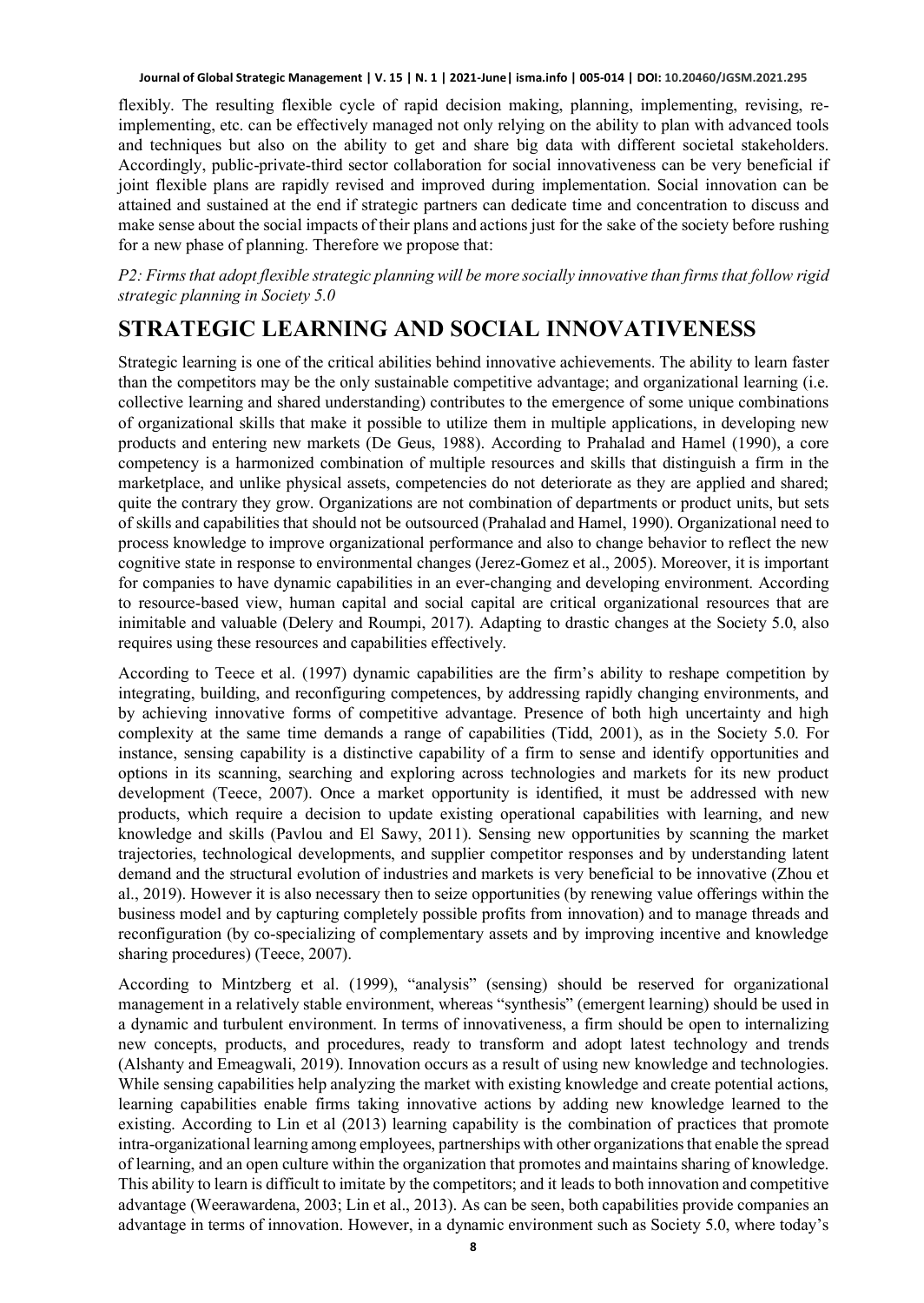innovation practices will not be relevant, developing continuous learning capabilities will open up more innovation avenues than just developing sensing capabilities. Opportunities for social collaboration, information-sharing, open innovation, etc. are abundant at Society 5.0 and those organizations that cannot seize them cannot sustain also their social innovativeness if any. Therefore, we purport that:

*P3: Firms that develop learning capabilities will be more socially innovative than firms that develop only sensing capabilities in Society 5.0*

# **STRATEGIC RECONFIGURATION AND SOCIAL INNOVATIVENESS**

Core capabilities if not reconfigured and upgraded may turn one day into core rigidities that hinder new knowledge integration and innovation since they are so deeply rooted in the organizational culture and memory that managers cannot even attempt to change them because of path dependency (earlier specialization and well established routines), competency trap (over relaying on current capabilities and over concentration on familiar technologies, current expertise), or biased evaluations about external developments e.g. new technologies, changing customers' expectations (Leonard-Barton, 1992; Carli , 2012). However to be able to address emerging threats and opportunities, organizations need to develop an ability to reconfigure existing assets and develop the new skills (O'Reilly and Tushman, 2008).

Galbraith et al. (2001) argue that dynamism necessitates successful management of strategic reconfigurations by redesigning the four critical aspects of organizational functioning. First, the organizational structure to serve the creation and capture of intended value proposition via either one or combination of function, geography, product or customer centered structures, and secondly the processes and lateral capability to supplement vertical relations with horizontal coordination and teamwork mechanisms should be redesigned. Then, the salary and reward systems to ensure that members of the organization are aware and motivated to achieve strategic goals (and not to provoke unintended behaviors), and fourthly, the HR Practices to appease the inevitable employee concerns during the reorganization process by designating competent managers and upgrade staff abilities to handle new challenges should be reconfigured.

Similarly, according to Lam (2011) organizational and managerial processes—integrating, learning and reconfiguration—are the core elements that underpin firms' innovative performance by rapid reconfiguration of human resources to align with shifting market requirements and technological changes; this may be possible only with the ability to reconfigure the knowledge base rapidly to deal with high levels of technical uncertainty, and to create new knowledge in order to produce novel innovations in emerging new industries. Successful reconfigurations may be assumed also as a kind of organizational innovation that would lead also to process and product innovations. If done just for the sake of the societal stakeholders these rearrangements may trigger new types of social consortia, collectives or project organizations. The ability to coordinate complex societal relations to create synergies out of scarce resources necessitates beforehand openness to change, social intelligence, human capital, and dedication among different collaborators within the society. The resulting innovation is social before organizational. Otherwise keeping existing positions based on closed innovations may condemn organizations to fade away. Therefore, we assert that:

*P4: Firms that can reconfigure their position and structure will be more socially innovative than firms that prefer to keep them unchanged in Society 5.0*

# **CONCLUSION**

Society 5.0's main goal is to attain a society where both economic and social problems are solved with a human-centered approach (Fukuyama, 2018). This may be possible only if organizations put socially innovative efforts to get this common goal together. Organizations, as the building blocks of the societies (Baum and Rowley, 2002), and holding a variety of forms, goals and strategies, members, technologies, size, culture, etc. (Daft, 2010), should be managed in a synergetic and voluntary coordination for a higher advancement through Society 5.0.

As social innovation practices require both differentiated and accessible solutions for each segment and/or even each member of the society, generation and implementation of most suitable strategies are very critical. Satisfactory results would be brought by the adoption of a dynamic combination of seemingly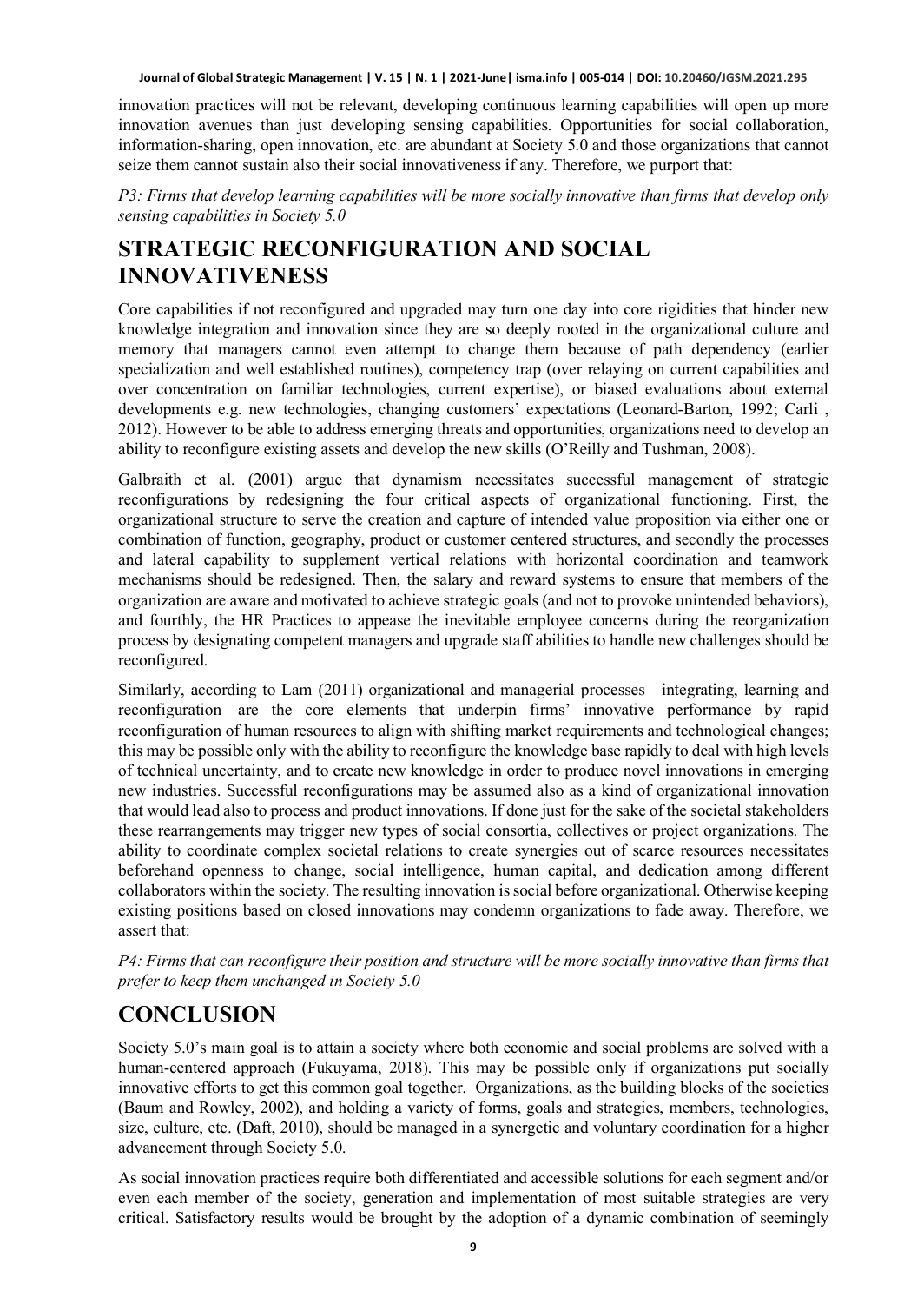alternative strategies. On the other hand, the organizations that aim to deliver both incremental and radical innovations for the variety of social problems, would also be open to face with a high level of uncertainty, even in their daily-basis decisions. In that sense, strategic flexibility has to be assumed as a core asset in responding the uncertainty and rapid changes that will take place in the environment and within the organizations. As another result of the instable environmental conditions, internal dynamics, and open resources of knowledge at the age of big data, organizations need to gather and process new knowledge continuously. In this concern, only joint and continuous learning capabilities can trigger and develop social innovativeness. However, over relying on current capabilities may lead to develop core rigidities that might underpin path dependency and local embeddedness. Therefore, a collaborative environment with necessary organizational and/or inter-organizational abilities to reconfigure strategic positions and organizational structures should be accepted as a suitable milieu where social innovations can flourish and sustain.

In the pursuit of Society 5.0, a human-centric society, where stakeholders enjoy a high quality of life (Fukuyama, 2018), organizations should develop above mentioned strategy-related characteristics to solve economic and social challenges with social innovations. Firstly, organizations need to formulate combination strategies which are innovative fusions of already developed generic options. Secondly, they have to adapt and revise their strategies flexibly to the merits of the changing situations. Thirdly, learning capabilities and fourthly reconfiguration capabilities would bring sustainable social innovations. To conclude, the formula of social innovativeness combines and revises, then learn and reconfigure the organizational strategy for the sake of not only the organization but also the society.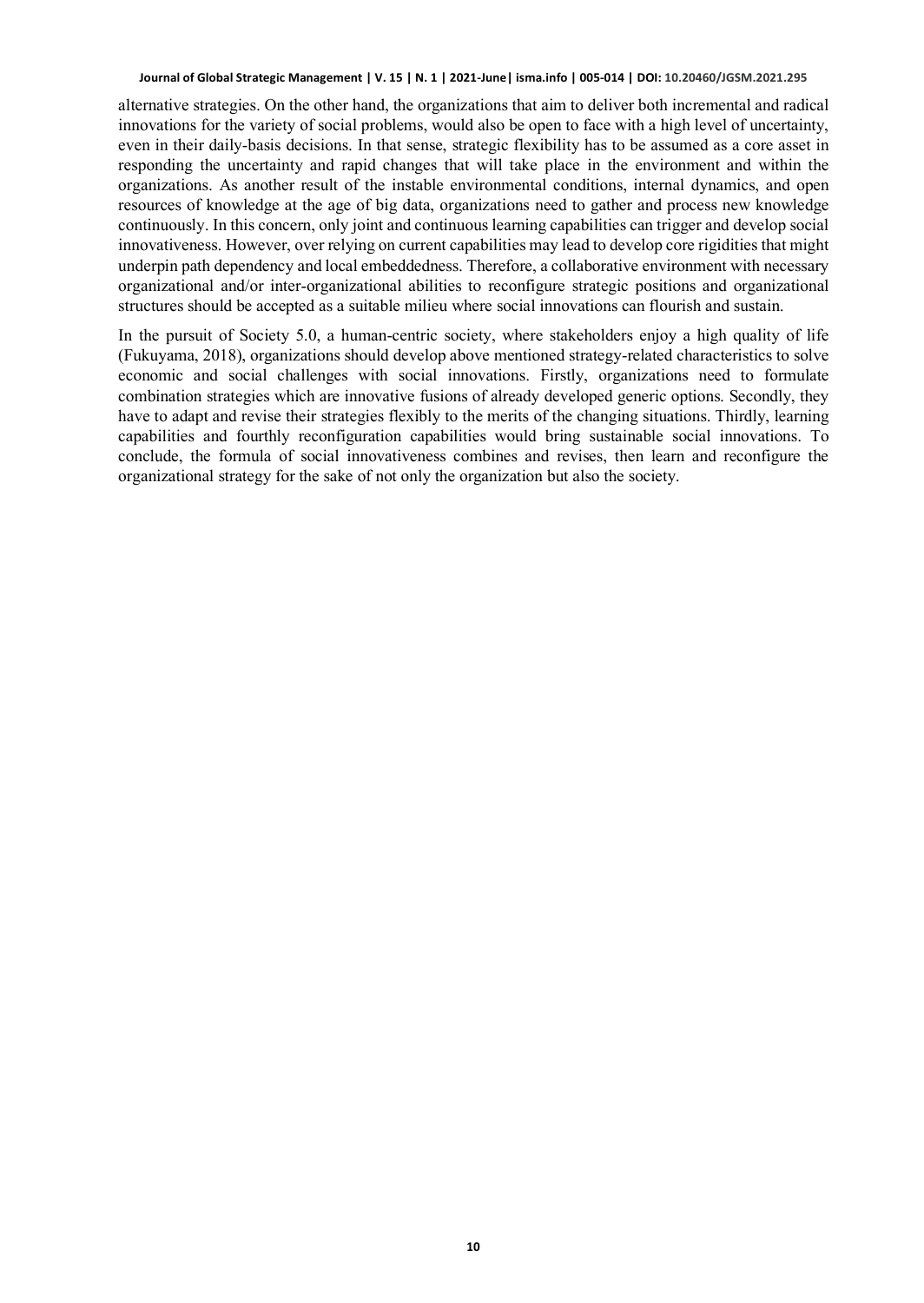#### **REFERENCES**

Agyapong, A., Amanor, K. (2016), Antecedents to the Implementation of Hybrid Strategy in a Dynamic Business Environment-An Econometric Analysis of Business Decisions in Ghana. Journal of Developmental Entrepreneurship, 21(4), pp.1-24.

Alpkan, L., Belgemen, M., Şenel, A. (2017), A Discussion about the Effects of Artificial Intelligence on the Social Life, 7th International Conference on Leadership, Technology, Innovation and Business Management, Marmaris, Turkey, The European Proceedings of Social & Behavioural Sciences, 287-296.

Alpkan, L., Doğan, T. (2008), Stratejik Planlama Süreci Bileşenlerinin Firma Performansına Etkileri, Kocaeli Üniversitesi Sosyal Bilimler Enstitüsü Dergisi, 16(1), pp.21-47.

Alpkan, L., Karacay, G. (2019), Social Innovation in the Digital Era: A Remedy for the Threads of Unemployment and Dejobbing, 5th International Conference in Management Studies, (EUROKD) İstanbul, (Keynote speech).

Alpkan, L., Karacay, G., Erten, H., Malaj, A., Doğan, A., Yıldız, A.O. (2020), Social Entrepreneurs' Strategy Making in Society 5.0, Journal of Global Strategic Management, 14 (1), pp.45-54.

Alshanty, A.M., Emeagwali, O. L. (2019), Market-sensing capability, knowledge creation and innovation: The moderating role of entrepreneurial-orientation, Journal of Innovation & Knowledge, 4(3), pp.171-178.

Barringer, B., Bluedorn, A. (1999), The relationship between corporate entrepreneurship and strategic management, Strategic Management Journal, 20, pp.421-444.

Baum, J.A., Rowley, T. J., (2002), Companion to organizations: An introduction, The Blackwell Companion to Organizations, Blackwell Publishers Ltd., Oxford, United Kingdom, pp.1-34.

Carli, G., (2012), From core rigidities to dynamic capabilities: the role of external knowledge. A multiple case study, Unpublished doctoral dissertation, Unıversıtà Di Bologna.

Claver-Cortés, E., Pertusa-Ortega, E., Molina-Azorín, J. (2012), Characteristics of organizational structure relating to hybrid competitive strategy: Implications for performance, Journal of Business Research, 65(7), pp.993-1002.

Daft, R. L., Murphy, J., Willmott, H. (2010), Organization theory and design (Vol. 10). Mason, OH: South-Western Cengage Learning.

De Geus, A. (1998) Planning as Learning, Harvard Business Review, March-April, pp.70-74.

Delery, J. E., Roumpi, D. (2017), Strategic human resource management, human capital and competitive advantage: is the field going in circles?, Human Resource Management Journal, 27(1), pp.1-21.

Dibrell, C., Craig, J.B., Neubaum, D.O. (2014), Linking the formal strategic planning process, planning flexibility, and innovativeness to firm performance, Journal of Business Research, 67(9), pp.2000-2007.

Erol, S., Jäger, A., Hold, P., Ott, K., Sihn, W. (2016), Tangible Industry 4.0: a scenario-based approach to learning for the future of production. Procedia CiRp, 54(1), 13-18.

Fukuda, K. (2020), Science, technology and innovation ecosystem transformation toward society 5.0., International Journal of Production Economics, 220, pp.1-14.

Fukuyama, M. (2018), Society 5.0: Aiming for a new human-centered society, Japan Spotlight, 1, pp.47- 50.

Galbraith, J., Downey, D., Kates, A., (2001), Designing Dynamic Organizations: A Hands-on Guide for Leaders at All Levels, Thomas Nelson, Nashville, TN, USA.

Golden, W., & Powell, P. (2000). Towards a definition of flexibility: in search of the Holy Grail?. *Omega*, *28*(4), 373-384.

Harayama, Y. (2017), Society 5.0: Aiming for a New Human-centered Society, Hitachi Review, pp.554- 555.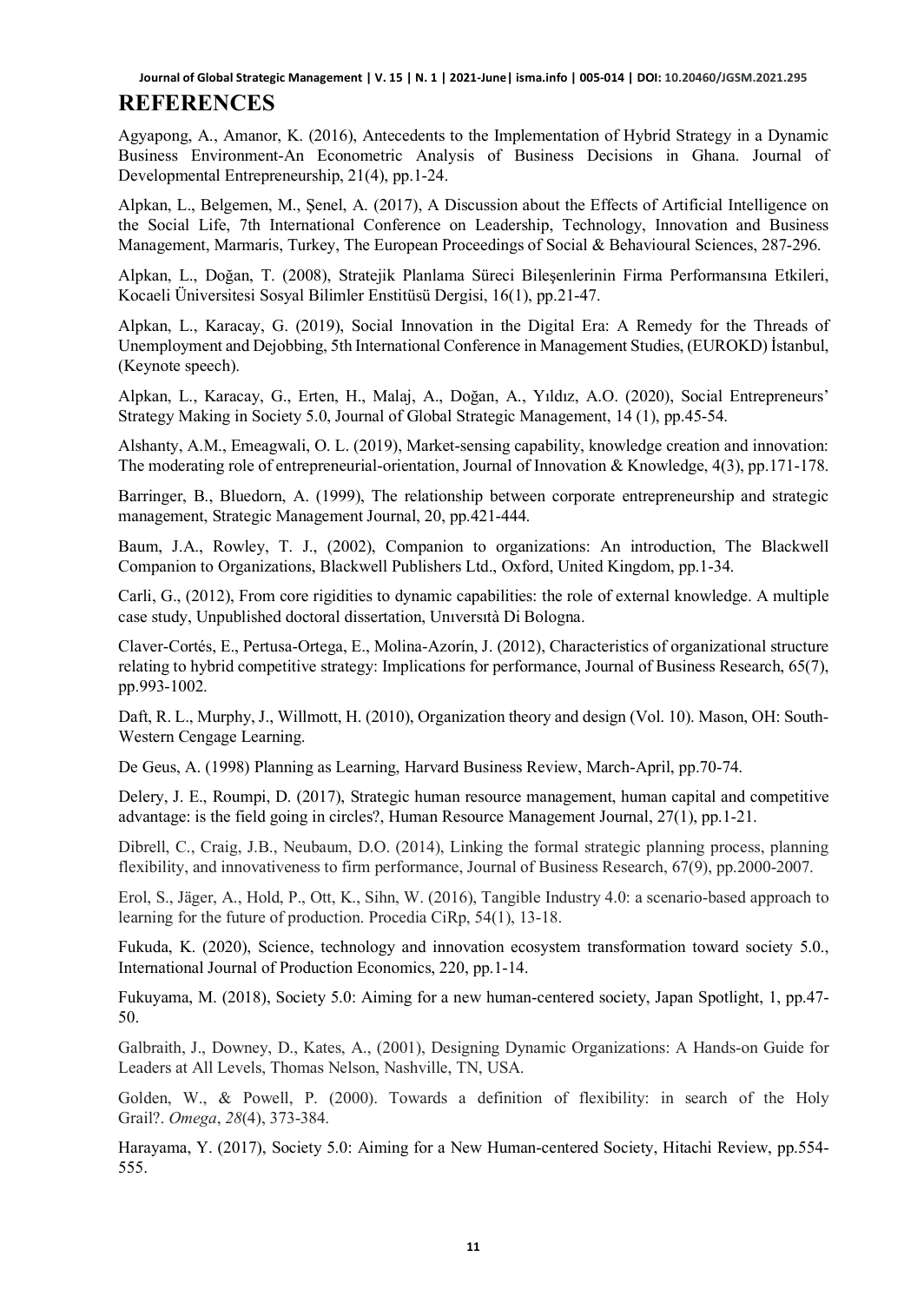Lin, H.E., McDonough III, E.F., Lin, S.J., Lin, C.Y.Y. (2013), Managing the exploitation/exploration paradox: The role of a learning capability and innovation ambidexterity, Journal of Product Innovation Management, 30(2), pp.262-278.

Jerez-Gomez, P., Cespedes-Lorente, J., Valle-Cabrera, R. (2005), Organizational learning capability: a proposal of measurement, Journal Of Business Research, 58(6), pp.715-725.

Lam, A. (2011), Innovative Organizations: Structure, Learning and Adaptation In Innovation. Perspectives for the 21st Century. In DIME final conference, Madrid: BBVA.

Lampropoulos, G., Siakas, K., Anastasiadis, T. (2019), Internet of Things In The Context Of Industry 4.0: An Overview, International Journal of Entrepreneurial Knowledge, 7(1), pp.4-19.

Leonard-Barton, D. (1992), Core Capabilities And Core Rigidities: A Paradox In Managing New Product Development Strategic Management Journal, 13(S1), pp.111-125.

Mintzberg H., Ahlstrand B., Lampel J. (1999), Strategy Safari: The Complete Guide Through the Wilds of Strategy Management, Prentice Hall, London, United Kingdom.

Mulgan, G. (2006), The process of social innovation, Innovations: Technology, Governance, Globalization, 1(2), pp.145-162.

Murray, R., Caulier-Grice, J., Mulgan, G. (2010), Social Innovator Series: Ways to Design, Develop and Grow Social Innovation, the Open Book of Social Innovation, The Young Foundation. The Lab NESTA Innovation public services.

Müller, J.M., Buliga, O., Voigt, K.I. (2018), Fortune favors the prepared: How SMEs approach business model innovations in Industry 4.0., *Technological Forecasting and Social Change*, *132*, pp.2-17.

O'Reilly III, C. A., & Tushman, M. L. (2008). Ambidexterity as a dynamic capability: Resolving the innovator's dilemma. *Research in organizational behavior*, *28*, 185-206.

Önday, Ö. (2019), Japan's Society 5.0: Going Beyond Industry 4.0, Business and Economics Journal, 10(2), pp.1-6.

Parnell, A. (2010), Strategic clarity, business strategy and performance, Journal of Strategy and Management. 3(4), pp.304-324.

Pavlou, P.A., El Sawy, O.A. (2011), Understanding the elusive black box of dynamic capabilities. Decision sciences, 42(1), pp.239-273.

Pertusa-Ortega, E., Molina-Azorin, J.F., Claver-Cortes, E. (2009), Competitive Strategies and Firm Performance: A Comparative Analysis of Pure, Hybrid and Stuck-in-the-middle Strategies in Spanish Firms, British Journal of Management, 20, pp.508-523.

Porter, M.E., (1980), Competitive Strategy: Techniques for Analyzing Industries And Competitors, New York: The Free Press, USA.

Prahalad, C. H., & Hamel, G. (1990). G. (1990).<sup>1</sup> The Core Competence of the Corporation". *Harvard Business Review*, *68*(3), 295-336.

Salgues B., (2018), Society 5.0: Industry of the Future, Technologies, Methods and Tools, Wiley, New Jersey, USA.

Serpa, S. (2019), Society 5.0 and Sustainability Digital Innovations: a Social Process, Journal of Organizational Culture, Communications and Conflicts, 23(1), pp.1-14.

Sharfman, M. P., & Dean Jr, J. W. (1997). Flexibility in strategic decision making: informational and ideological perspectives. *Journal of management studies*, *34*(2), 191-217.

Teece, D. J. (2007). The role of managers, entrepreneurs and the literati in enterprise performance and economic growth. *International Journal of Technological Learning, Innovation and Development*, *1*(1), 43-64.

Teece, D. J., Pisano, G., & Shuen, A. (1997). Dynamic capabilities and strategic management. *Strategic management journal*, *18*(7), 509-533.